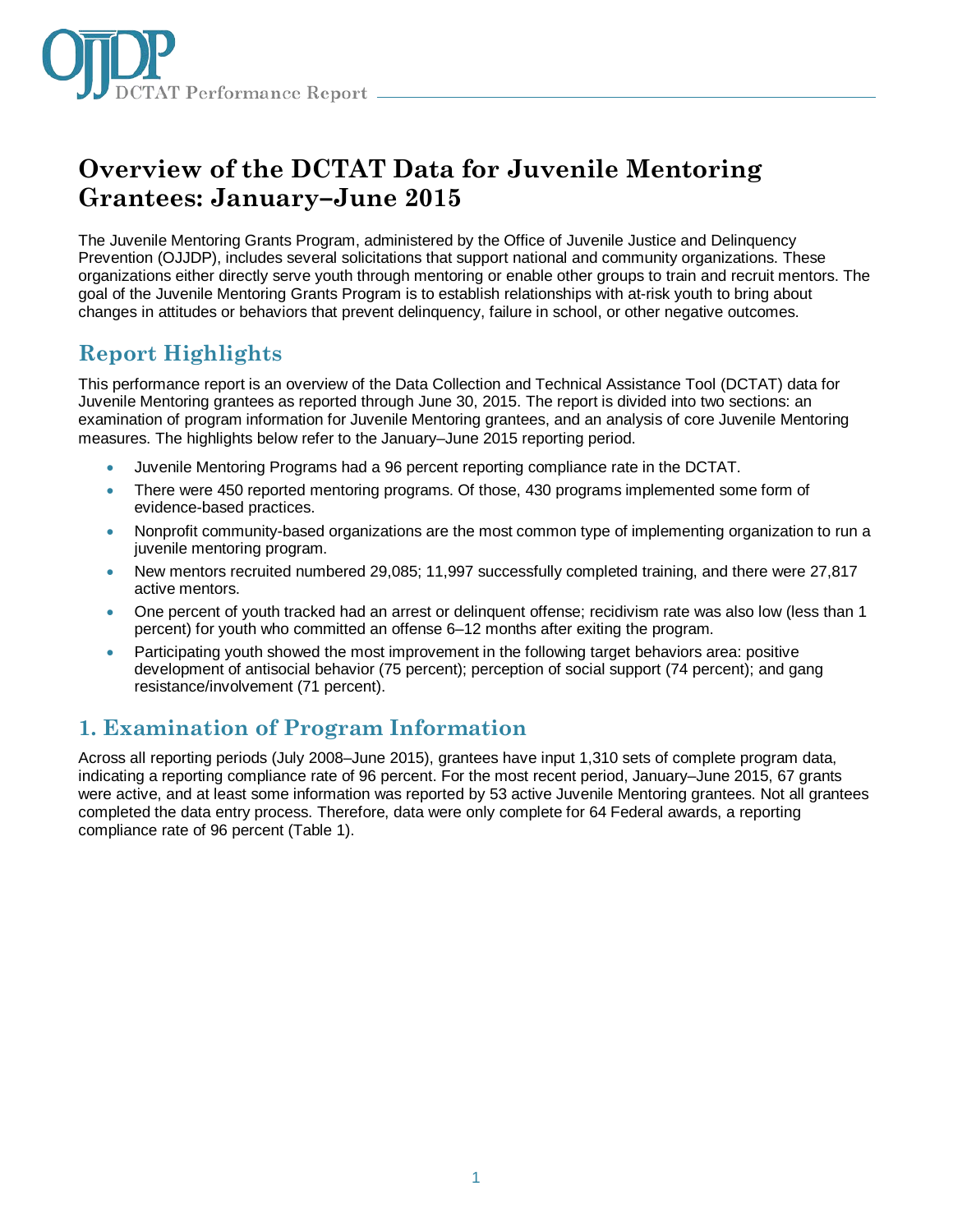|                              | <b>Status</b>      |                    |                 |              |
|------------------------------|--------------------|--------------------|-----------------|--------------|
| <b>Data Reporting Period</b> | <b>Not Started</b> | <b>In Progress</b> | <b>Complete</b> | <b>Total</b> |
| July-December 2008           | 6                  | 3                  | 20              | 29           |
| January-June 2009            | $\Omega$           | $\Omega$           | 29              | 29           |
| July-December 2009           | 3                  | $\Omega$           | 81              | 84           |
| January-June 2010            | $\overline{4}$     | $\Omega$           | 74              | 78           |
| July-December 2010           | 1                  | $\mathcal{P}$      | 120             | 123          |
| January-June 2011            | 1                  | $\mathcal{P}$      | 117             | 120          |
| July-December 2011           | 1                  | $\overline{2}$     | 143             | 146          |
| January-June 2012            | $\overline{4}$     | 3                  | 128             | 135          |
| July-December 2012           | $\mathcal{P}$      | 1                  | 147             | 150          |
| January-June 2013            | 3                  | 1                  | 116             | 120          |
| July-December 2013           | 8                  | 1                  | 109             | 118          |
| January-June 2014            | 3                  | 3                  | 72              | 78           |
| July-December 2014           | 2                  | $\mathcal{P}$      | 90              | 94           |
| January-June 2015            | 3                  | $\Omega$           | 64              | 67           |
| <b>Total</b>                 | 41                 | 20                 | 1,310           | 1,371        |

### **Table 1. Status of Juvenile Mentoring Grantee Reporting by Period: July 2008–June 2015**

Table 2 presents aggregate demographic data for January 2014 to June 2015 and the number of Juvenile Mentoring grantees that serve each population. Targeted services include any services or approaches specifically designed to meet the needs of the population (e.g., gender-specific, culturally based, developmentally appropriate).

The target population information is only required to be reported once in the DCTAT. However, grantees and subgrantees may update their target population to best fit their program during the life of the award. Due to the nature of the reporting requirement, the target population number is steady throughout each reporting period. The slight variation in numbers between each reporting period is due to the number of active or inactive Federal awards and subawards or to additional services grantees may have added to their programs.

| <b>Population</b>                                    | No. of Grantees Serving Population During Reporting Period |                    |                   |  |
|------------------------------------------------------|------------------------------------------------------------|--------------------|-------------------|--|
|                                                      | January-June 2014                                          | July-December 2014 | January-June 2015 |  |
| <b>Race/Ethnicity</b>                                |                                                            |                    |                   |  |
| American Indian/Alaska Native                        | 185                                                        | 175                | 83                |  |
| Asian                                                | 163                                                        | 190                | 127               |  |
| Black/African American                               | 421                                                        | 462                | 361               |  |
| Caucasian/Non-Latino                                 | 275                                                        | 312                | 251               |  |
| Hispanic or Latino (of Any Race)                     | 348                                                        | 391                | 329               |  |
| Native Hawaiian and Other Pacific<br><b>Islander</b> | 116                                                        | 142                | 75                |  |
| Other Race                                           | 183                                                        | 204                | 118               |  |
| White/Caucasian                                      | 376                                                        | 373                | 273               |  |
| Youth Population Not Served Directly                 | 13                                                         | 29                 | 14                |  |
| <b>Justice System Status</b>                         |                                                            |                    |                   |  |
| At-Risk Population (No Prior Offense)                | 459                                                        | 490                | 373               |  |
| First-Time Offenders                                 | 328                                                        | 355                | 263               |  |
| <b>Repeat Offenders</b>                              | 156                                                        | 183                | 97                |  |
| Sex Offenders                                        | 5                                                          | 6                  | 5                 |  |
| <b>Status Offenders</b>                              | 123                                                        | 125                | 39                |  |
| <b>Violent Offenders</b>                             | 30                                                         | 32                 | 29                |  |
| <b>Youth Population Not Served Directly</b>          | 20                                                         | 36                 | 20                |  |

### **Table 2. Target Population Served: January 2014–June 2015**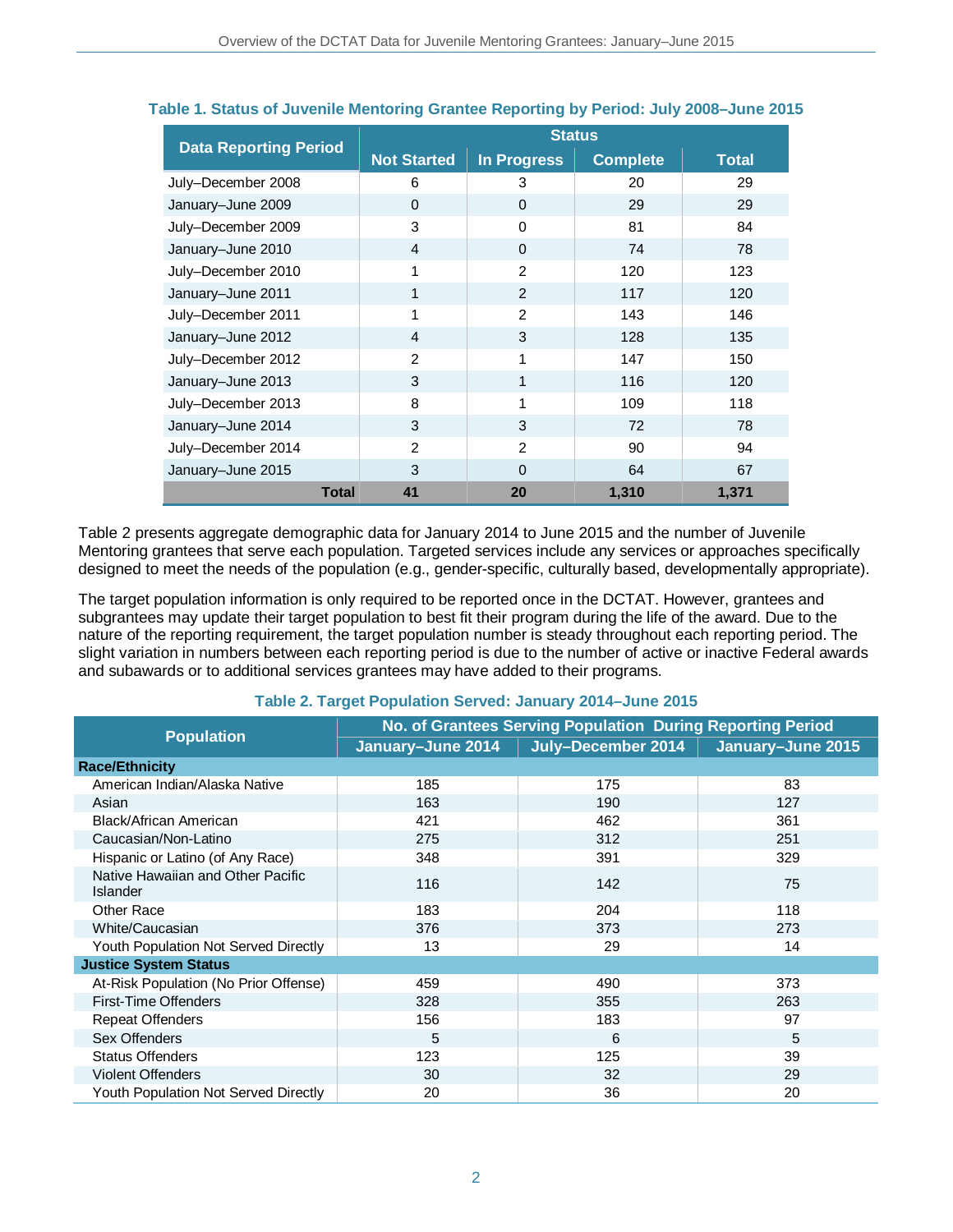| <b>Gender</b>                        |     |     |     |  |  |
|--------------------------------------|-----|-----|-----|--|--|
| Male                                 | 463 | 497 | 387 |  |  |
| Female                               | 470 | 503 | 365 |  |  |
| Youth Population Not Served Directly | 14  | 30  | 15  |  |  |
| Age                                  |     |     |     |  |  |
| $0 - 10$                             | 320 | 313 | 206 |  |  |
| $11 - 18$                            | 475 | 506 | 390 |  |  |
| Over 18                              | 28  | 30  | 32  |  |  |
| Youth Population Not Served Directly | 12  | 28  | 13  |  |  |
| <b>Geographic Area</b>               |     |     |     |  |  |
| Rural                                | 294 | 163 | 82  |  |  |
| Suburban                             | 502 | 290 | 205 |  |  |
| Tribal                               | 218 | 105 | 24  |  |  |
| Urban                                | 673 | 444 | 350 |  |  |
| Youth Population Not Served Directly | 16  | 29  | 14  |  |  |
| <b>Other</b>                         |     |     |     |  |  |
| <b>Mental Health</b>                 | 210 | 247 | 172 |  |  |
| Substance Abuse                      | 172 | 204 | 142 |  |  |
| Truant/Dropout                       | 344 | 371 | 281 |  |  |

### *1.1 Evidence-Based Programming and Funding Information*

OJJDP strongly encourages the use of research and evidence-based practices to implement mentoring programs. Evidence-based programs and practices include program models that have been shown, through rigorous evaluation and replication, to be effective at preventing or reducing juvenile delinquency or related risk factors. To understand how Juvenile Mentoring grantees are prioritizing evidence-based programs, grantees are asked to report whether or not their programs are evidence based. Based on the reported data, many Juvenile Mentoring grantees and subgrantees are implementing evidence-based practices. During the January–June 2015 reporting period, there were 450 reported mentoring programs, and 430 programs (96 percent) implemented evidence-based practices (Figure 1). Overall, there is a consistent use of evidence-based practices across the reporting periods.



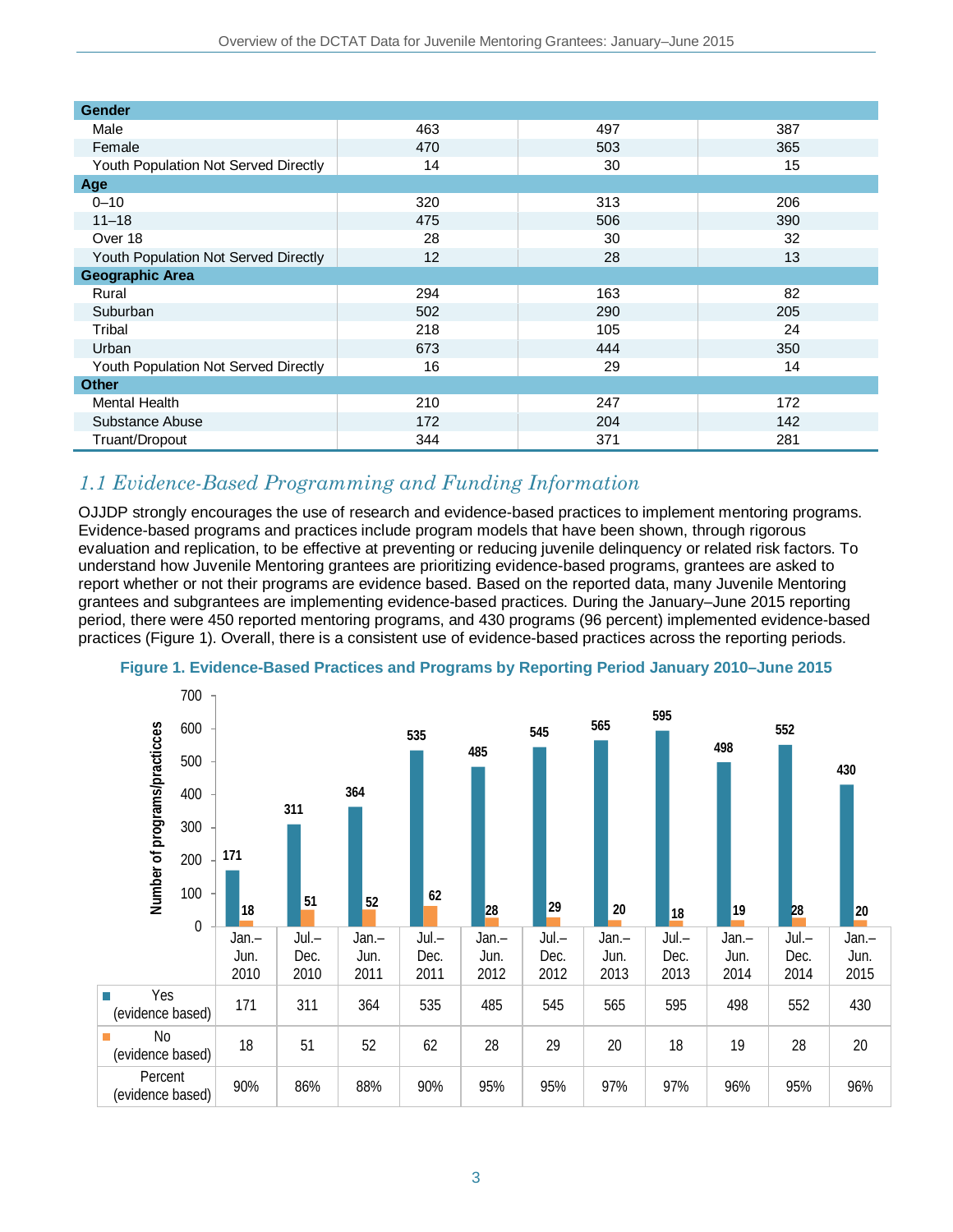In a review of fund allocation for evidence-based programs during the January–June 2015 reporting period, 90 percent (\$99,831,678) of Federal funds were distributed by Juvenile Mentoring grantees and subgrantees (Figure 2).

### **Figure 2. Grant Funds for Evidence-Based Programs and Practices: January–June 2015**



In examining the grant amounts by State or district, Maryland received the most funds, followed by Georgia and Texas. [1](#page-3-0) Table 3 shows a more comprehensive comparison of Federal award amounts.

| <b>Grant Amount</b><br><b>Grant Amount</b> |                |            |                      |                |            |
|--------------------------------------------|----------------|------------|----------------------|----------------|------------|
| <b>Grantee State</b>                       | $\overline{N}$ | (Dollars)  | <b>Grantee State</b> | $\overline{N}$ | (Dollars)  |
| CA                                         | 5              | 5,701,563  | <b>MD</b>            | 8              | 35,613,333 |
| CO                                         | $\mathcal{P}$  | 3,353,583  | MI                   | 1              | 350,640    |
| <b>CT</b>                                  | 1              | 2,000,000  | <b>NJ</b>            | $\mathbf{1}$   | 1,000,000  |
| DC                                         | 11             | 18,575,016 | <b>NM</b>            | 1              | 1,000,000  |
| FL.                                        | 2              | 2,450,000  | <b>NV</b>            | $\mathbf{1}$   | 300,000    |
| GA                                         | 3              | 26,296,104 | <b>NY</b>            | $\overline{4}$ | 4,038,000  |
| IA                                         | 2              | 328,887    | <b>PA</b>            | 4              | 5,107,571  |
| IL                                         | 3              | 10,165,342 | <b>TX</b>            | 4              | 21,309,854 |
| IN                                         | 1              | 1,315,923  | VA                   | 3              | 4,991,803  |
| KS                                         | 1              | 1,000,000  | <b>WA</b>            | $\overline{2}$ | 9,500,000  |
| LA                                         | $\overline{2}$ | 1,538,000  | WI                   | $\overline{2}$ | 749,421    |
| MA                                         | 5              | 8,866,313  |                      |                |            |

**Table 3. Federal Award Amount by State or District (Dollars): January–June 2015** 

### *1.2 Implementing Organization Type*

Analysis of implementing agencies for this period revealed that the most programs (426) were with nonprofit community-based organizations. Schools or other education organizations accounted for 14 awards (Figure 3).

<span id="page-3-0"></span> $1$  The amounts represent the grant program for the life of the award, regardless of when it was awarded, and does not account for how much funding has been spent during the reporting period.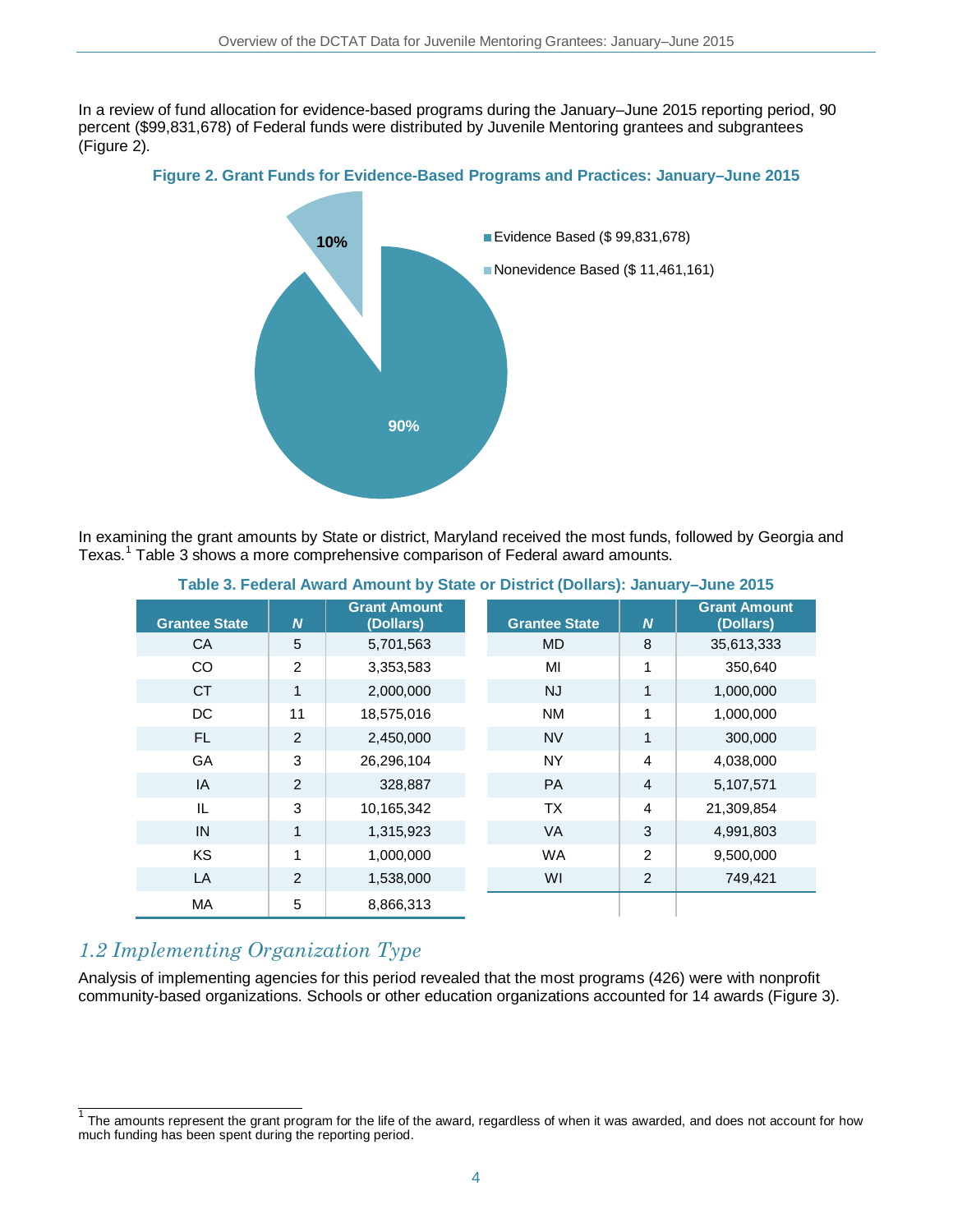

### **Figure 3. Grants by Implementing Organization Type: January–June 2015 (***N* **= 450)**

#### **Implementing Organization Type**

## **2. Analysis of Core Measures Data from January–June 2015**

The next section presents an aggregate of performance measures data (Table 4). Of the 79,299 youth served by Juvenile Mentoring grantees, 73,139 (92 percent) were served using an evidence-based program or practice. In addition, 80 percent of eligible youth (21,909) exited programs after completing program requirements. Each grantee defines the requirements needed for a youth to complete a program. Sometimes a program cannot be completed in the 6 months represented by the reporting period. For example, in one program, youth have to complete 9 months of mentoring to be considered successful. If a youth exits such a program for any reason before 9 months of mentoring is complete, that youth is considered unsuccessful. The lack of a shorter-term definition for program completion, therefore, decreases the overall program completion rate.

Performance measures about the program mentors also were collected. During the reporting period, 29,085 new program mentors were recruited. Of the 12,807 mentors who began training, 11,997 (94 percent) successfully completed their training. Moreover, 15,323 (82 percent) mentors reported that they had increased knowledge of their program area. Of the 31,113 mentors in the program, 27,817 (89 percent) remained active mentors.

Collaboration with active partners also helps mentoring programs succeed, and 5,373 programs reported having such partners.

| <b>Performance Measures</b>                                                   | <b>Youth or Mentors</b> |     |
|-------------------------------------------------------------------------------|-------------------------|-----|
| Youth served using an evidence-based program or practice                      | 73,139                  | 92% |
| Total youth served                                                            | 79,299                  |     |
|                                                                               |                         |     |
| Youth who exited the program having completed program requirements            | 21,909                  | 80% |
| Total number of youth who exited the program (successfully or unsuccessfully) | 27,345                  |     |
|                                                                               |                         |     |
| Mentors successfully completing training                                      | 11.997                  | 94% |
| Number of program mentors who began training                                  | 12,807                  |     |
| Program mentors recruited                                                     | 29,085                  |     |
|                                                                               |                         |     |
| Mentors trained who have increased knowledge of program area                  | 15,323                  | 82% |

#### **Table 4. Performance Measures for Youth or Mentors: January–June 2015**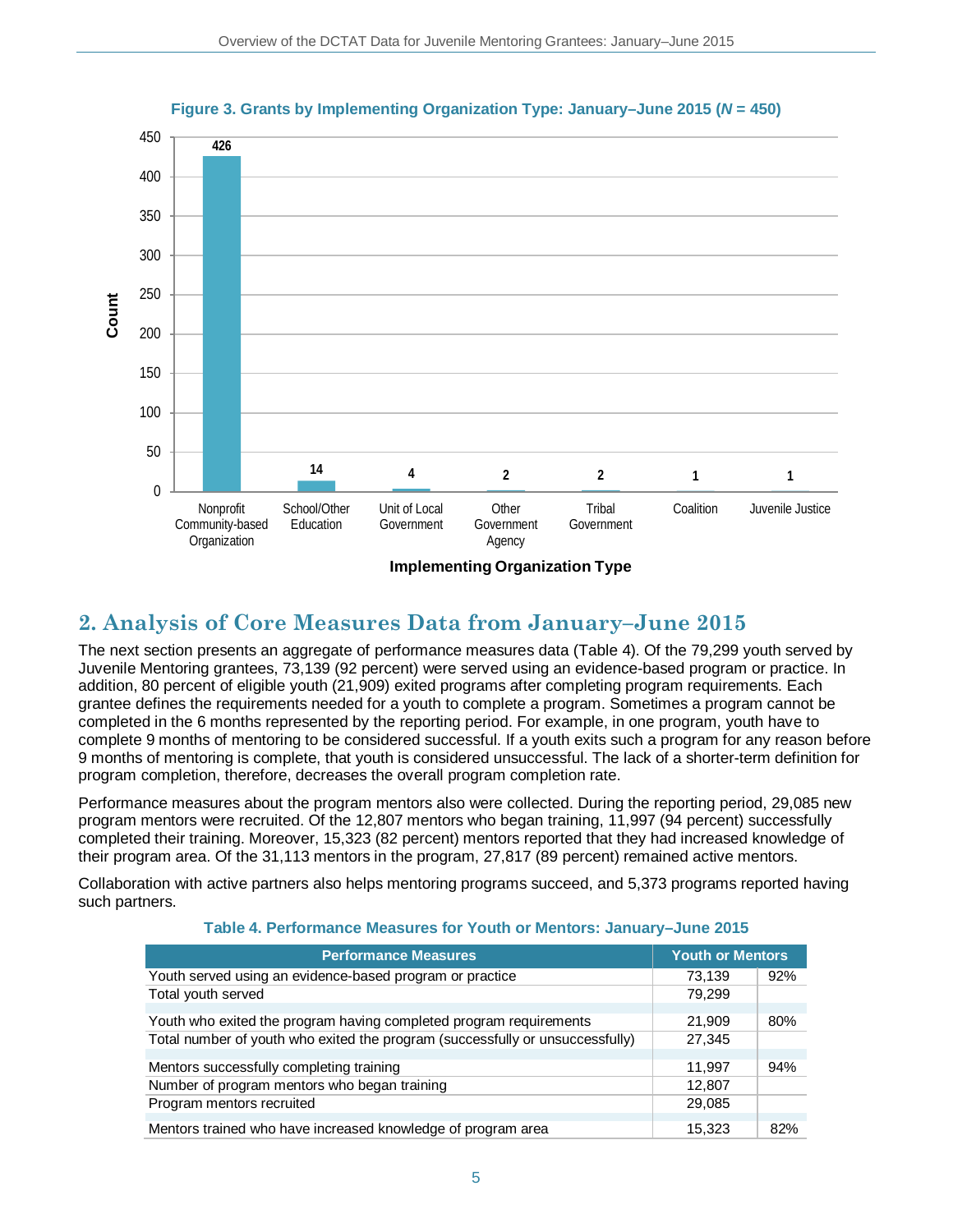| <b>Performance Measures</b>             | <b>Youth or Mentors</b> |     |
|-----------------------------------------|-------------------------|-----|
| Number of trained program mentors       | 18,638                  |     |
| Mentoring programs with active partners | 5,373                   |     |
| Number of mentoring programs            | 5.129                   |     |
| Number of active mentors                | 27.817                  | 89% |
| Total number of mentors in the program  | 31,113                  |     |

Figures 4–6 below represent the number of recruited mentors, active mentors, and successfully trained mentors during each reporting period since July 2012. One of the mentoring program's core goals is having well-trained mentors or staff to provide the most benefits to the youth.



### **Figure 4. Number of Recruited Mentors**

### **Figure 5. Number of Active Mentors**

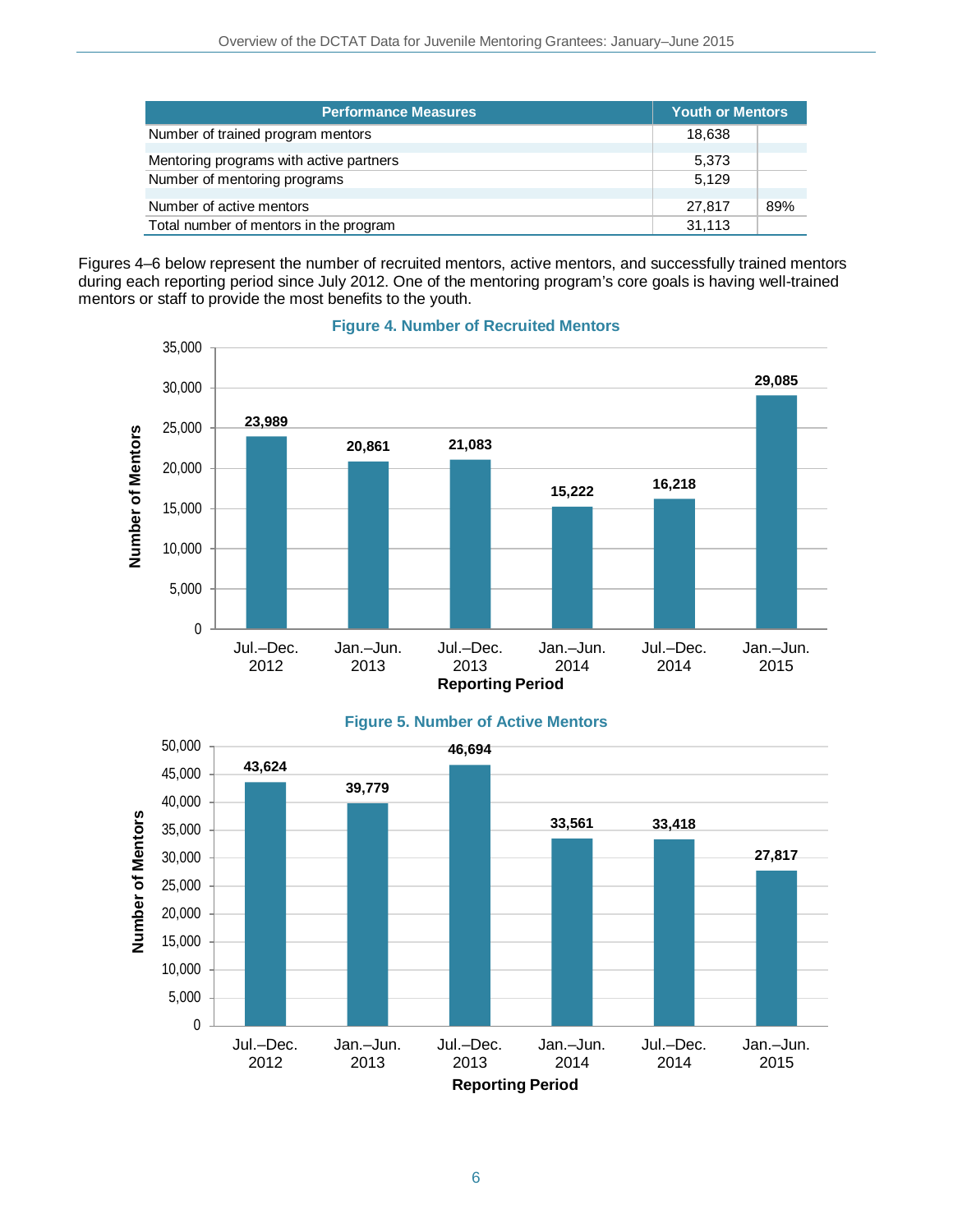

Overall, the percentage of program youth (Figure 7) who exited the program having completed all program requirements has been steady since July 2012.



**Figure 7. Percent of Youth Who Exited the Program Successfully**

Tables 5 and 6 break down the data on offending levels among the program youth served. One percent of youth tracked had an arrest or delinquent offense while in the program, and less than 1 percent committed an offense 6–12 months after exiting the program. The mentor retention rate for these programs is high—90 percent—which is a likely contributor to a program's overall success, as defined by low rates of both offending and reoffending.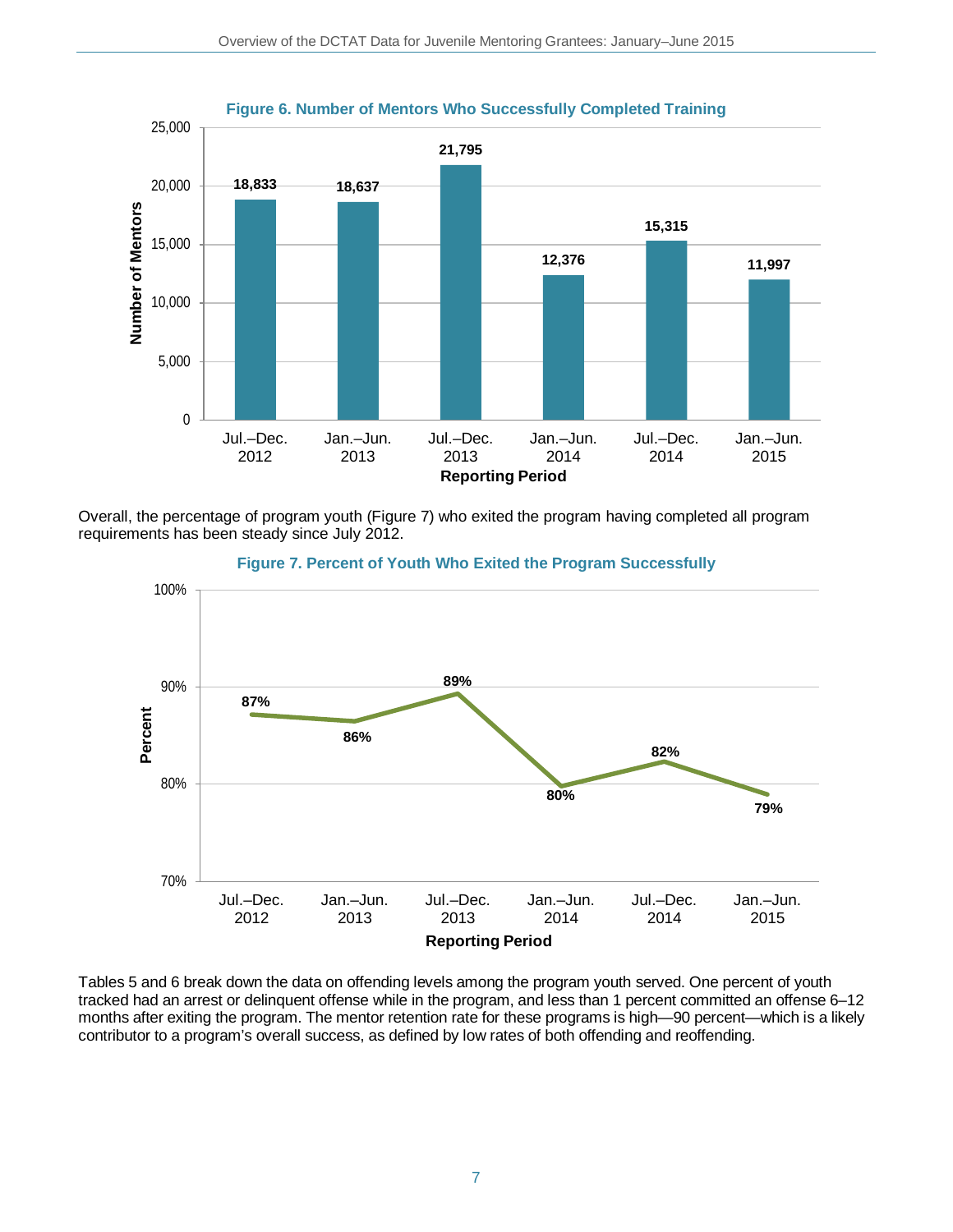| <b>Performance Measure</b>                 | <b>Data</b>           |
|--------------------------------------------|-----------------------|
| Youth tracked for delinquent offenses      | 38,278                |
| Youth with an arrest or delinquent offense | 355                   |
| Youth committed to juvenile facility       | 260                   |
| Youth sentenced to adult prison            | 9                     |
| Youth who received another sentence        | 51                    |
| Percent of youth who offend                | $1\%$<br>(355/38,278) |

### **Table 5. Performance Measures, Short-Term Offending Data: January–June 2015**

### **Table 6. Performance Measures, Long-Term Offending Data for Youth Exiting Programs 6–12 Months Earlier: January–June 2015**

| <b>Performance Measure</b>                 | Data               |
|--------------------------------------------|--------------------|
| Youth tracked for delinguent offenses      | 878                |
| Youth with an arrest or delinguent offense | 5                  |
| Youth committed to juvenile facility       | 25                 |
| Youth sentenced to adult prison            | 2                  |
| Youth who received another sentence        | 0                  |
| Percent of youth who offend                | $< 1\%$<br>(5/878) |

Recidivism levels among the youth served were also low (Tables 7 and 8). Less than 1 percent committed a subsequent new offense while in the program, compared with 2 percent who committed a new offense 6–12 months after exiting the program.

#### **Table 7. Performance Measures, Short-Term Recidivism Data: January–June 2015**

| <b>Performance Measure</b>                  | <b>Data</b>            |
|---------------------------------------------|------------------------|
| Youth tracked for new delinguent offenses   | 20,483                 |
| Youth with new arrest or delinguent offense | 54                     |
| Youth recommitted to juvenile facility      | 129                    |
| Youth sentenced to adult prison             | 0                      |
| Youth who received another sentence         | 13                     |
| Percent of youth who reoffend               | $< 1\%$<br>(54/20,483) |

### **Table 8. Performance Measures, Long-Term Recidivism Data for Youth Exiting Programs 6–12 Months Earlier: January–June 2015**

| <b>Performance Measure</b>                  | Data.    |
|---------------------------------------------|----------|
| Youth tracked for new delinguent offenses   | 220      |
| Youth with new arrest or delinguent offense | 5        |
| Youth recommitted to juvenile facility      | 0        |
| Youth sentenced to adult prison             | $\Omega$ |
| Youth who received another sentence         | ∩        |
| Percent of youth who reoffend               | 2%       |

Table 9 presents program data on youth whose selected target behaviors improved in the short term. Participating youth showed the most positive improvement in a target behavior change for antisocial behavior (75 percent), followed by perception of social support (74 percent), and gang resistance/involvement (71 percent).